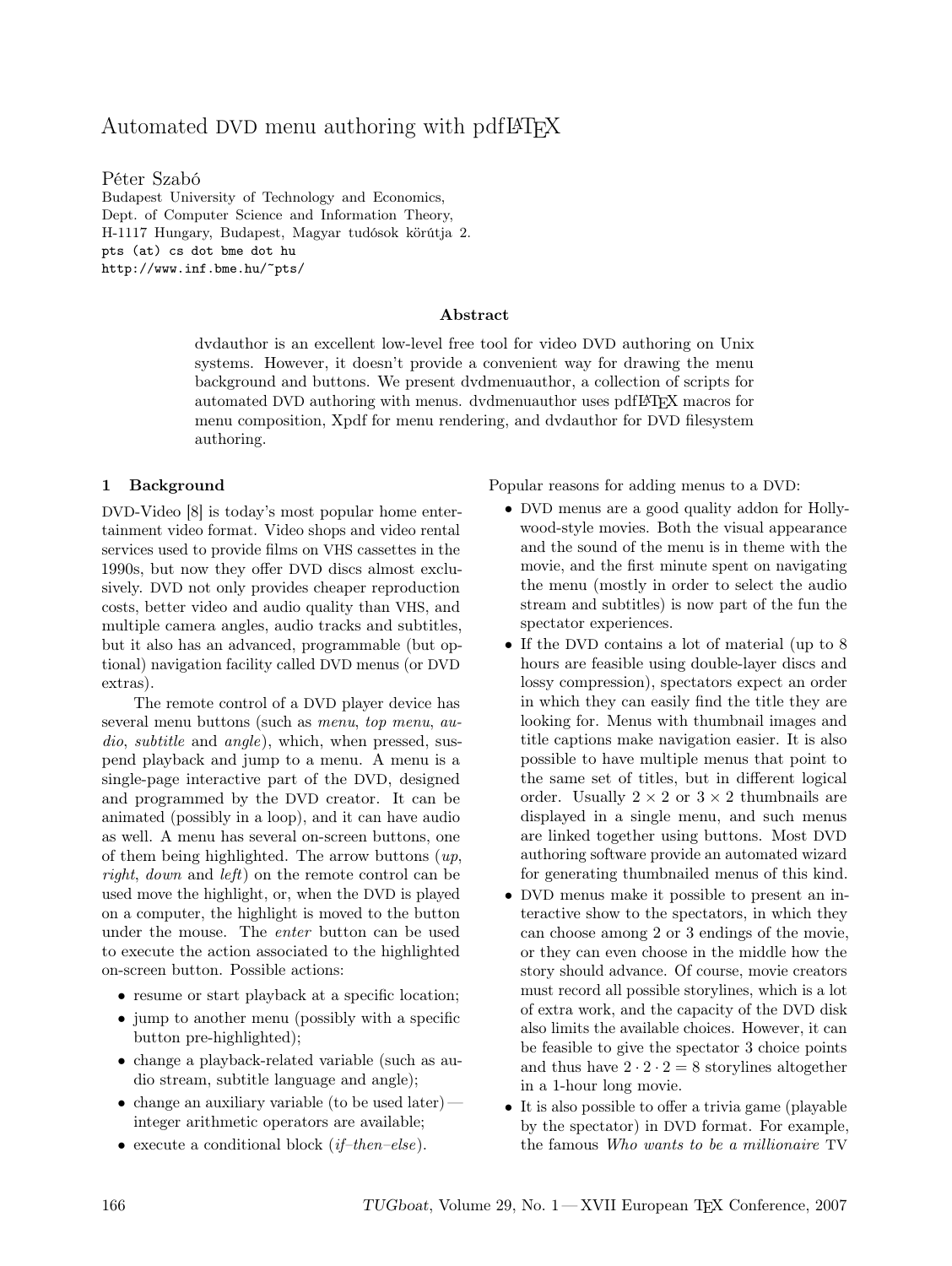game has a DVD version [16], in which the next question is chosen randomly from about 1000 pre-recorded questions. Even the three lifelines are present. All these are programmed as a set of DVD menus.

The process of designing and creating a DVD-Video disc is called *DVD authoring*. It consists of these steps:

- 1. DVD stream authoring: The video, audio and subtitle streams are created, imported and multiplexed together to DVD-compatible MPEG-2 program stream files. The DVD standard imposes quite a lot of restrictions on the file format, the video resolution, the frame rate, the video codec, the audio codec and the audio sample rate. However, there are tools (such as the free DeVeDe [2]) which can convert any stream to a DVD-compatible stream. Most video editing tools have DVD-compatible export filters. For simple MPEG video editing, we recommend MPEG Video Wizard [17], which is not only efficient to use, but it also runs quickly enough even in virtualised environments.
- 2. DVD menu authoring: The menu background images (or animations), buttons and captions are designed, menus and titles (i.e. streams authored in the previous steps) are combined using programmed actions. This step is the integration part of the DVD authoring process, because the way individual background images, thumbnails, captions and stream files are combined together is specified in this step. If dvdauthor [3] is used in the next step, the details of the integration are specified in its XML project input file.
- 3. DVD filesystem creation: The various stream files and declarations are combined to a DVD-Video filesystem (with the VIDEO\_TS folder). This is a completely automatic process (and takes about 5 minutes on modern PCs for a single-layer full DVD). On Linux, dvdauthor [3] is the only well-known free tool that can do the job; other programs are usually easy-to-use frontends to dvdauthor.
- 4. DVD image creation: An ISO image file is created automatically from the DVD filesystem. On Linux systems, it is usually done with mkisofs [13], with the -dvd-video option.
- 5. DVD disc burning: The ISO image file is automatically burnt to a DVD disc. On Linux systems, growisofs [10] is a convenient commandline tool to do the job. It can also combine this step with the previous one (DVD image creation),

so a multi-gigabyte temporary ISO image file doesn't have to be created.

# 2 Motivation

This article focuses on DVD menu authoring, i.e. adding menus and integrating DVD-Video components. It presents a solution based on the combination of dydauthor XML integration and L<sup>AT</sup>FX typesetting. The reasons why such a solution can be useful:

- Our solution uses only free software and runs on Unix systems. We have tried several tools [3, 14, 7, 11], but we haven't found such a tool for Unix which is user-friendly, well-integrated (doesn't need a specific version of several dozen other software packages to work), reliable (no random crashes) and ready for production use (no major bugs and annoyances, no memory leaks). We decided to develop our own software, which is practical and usable for menu-based DVD authoring.
- Most popular video editing programs provide only a wizard, which streamlines creating simple menus (such as thumbnail buttons for each title), and doesn't let the user specify the exact menu structure.
- A template-based, non-WYSIWYG solution is useful for repetitive, automated menu generation, such as generating a navigable DVD slideshow from a set of images, or generating several DVDs (with different video content) using one menu theme.
- IATEX provides a separation of text and design that is versatile enough for several designs to be tried (and possibly customised) for the same menu structure. Most WYSIWYG DVD menu creation tools let the user manipulate the design of one object a time. Most of them don't support requests like "let's see the same design with 10% larger buttons", and even those that support it, won't be able to adjust the spacing properly around the resized buttons. With LATEX, however, those kinds of changes can be easily done with glue nodes and a little macro programming.
- TEX can typeset textual labels of high quality. Most DVD authoring programs have very limited typographic capabilities, for example they don't support manual line breaking, line justification, automatic line breaking, pair kerning and accented characters are not available. Using LATEX we get all these features.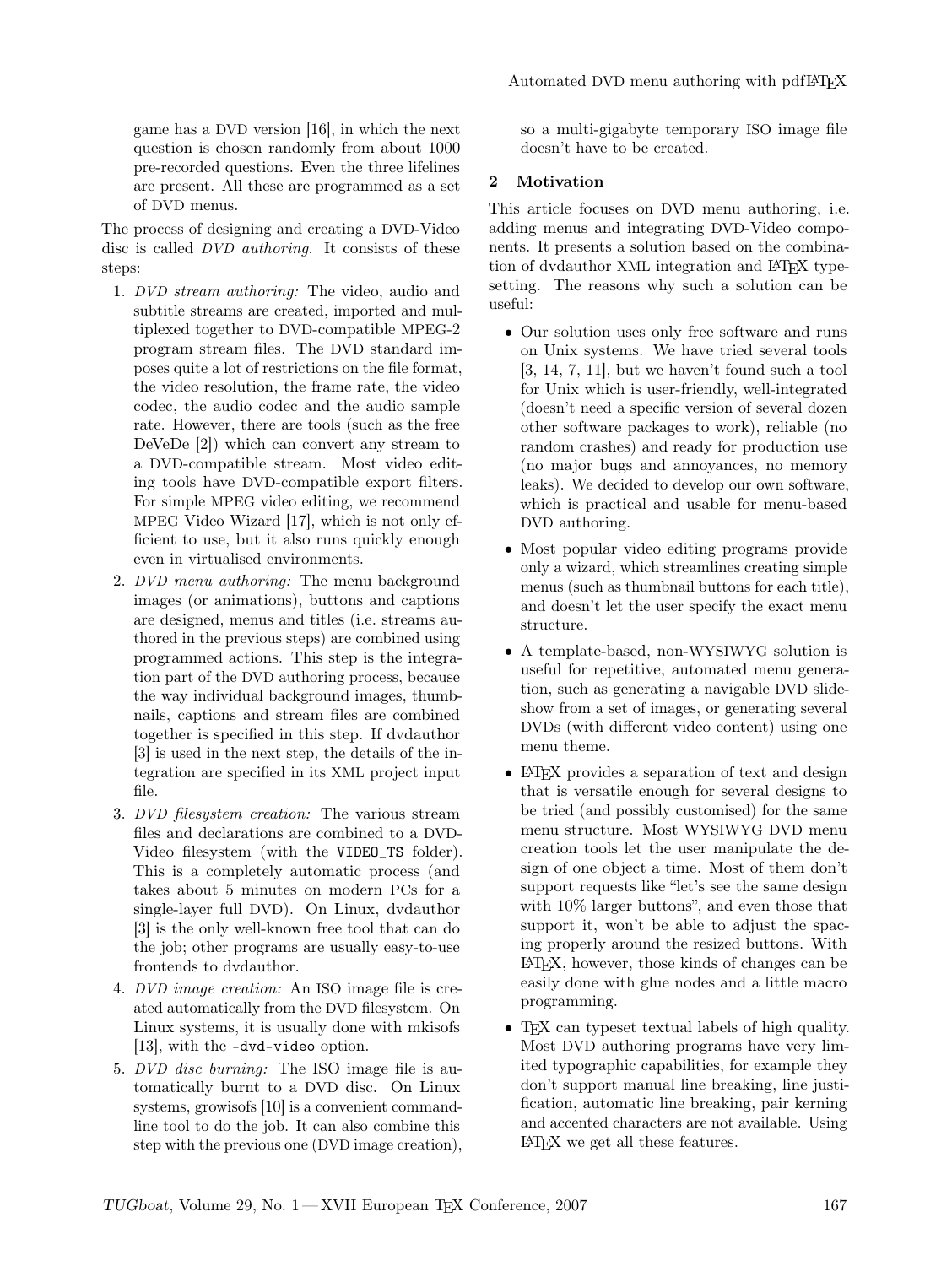# 3 Design decisions

It was our intention to use existing software if possible, and add or change things where existing software is not powerful enough. We have found that dvdauthor's XML project file provides an efficient and precise way for DVD menu authoring— except for drawing the menus (and converting them to a format that dvdauthor understands). Thus we decided to supplement the XML project file with drawing operations, and write some scripts that extract the drawing operations, typeset the menus, render them to images, convert the images, and run dvdauthor to create the DVD file system. We chose LATEX for the markup language of drawing operations, mostly because it has powerful typesetting capabilities, and its macro language is powerful enough to implement the necessary housekeeping (e.g. which button was emitted to which page).

We wanted to keep LAT<sub>F</sub>X programming at a minimum, because L<sup>AT</sup>FX is not convenient for general data processing. Thus we use LATEX mostly for typesetting. Perl scripts generate the document to typeset from the project XML file, and Perl scripts drive the further conversion of pdfLAT<sub>EX</sub>'s PDF output to images (using the pdftoppm tool of Xpdf [19]). LATEX macros emit some metainformation to the .aux file (e.g. the correspondence of PDF page numbers and DVD menu button names), which is also read by the Perl scripts.

We wanted to reuse as many LAT<sub>EX</sub> typesetting constructs as possible, thus the style file just sets the page size, the margins and the default font size, and lets the user draw the menu with LATEX. We don't enforce any specific layout, any layout can be designed using T<sub>E</sub>X boxes, glues and macro programming. However, we don't use automatic page breaks: the user has to decide in advance how many menus to have. (Automatic page breaks wouldn't fit with dvdauthor's project file easily anyway.) The style file also provides some drawing primitives useful for DVD menus: colourful frames, framed buttons, single-colour buttons (of any shape) and absolute positioning.

We designed the project file syntax so that users don't have to type the same information twice, and data relationships are often expressed by putting related pieces close to each other. For example, it is possible to specify the thumbnail image file name as an attribute to the DVD  $\lambda$  to  $\lambda$  tag. The image file name will be passed as a parameter to the appropriate macro that draws the image.

The software we have written, dvdmenuauthor, is free to use and is available for download from [6].

# 4 The manual way of authoring DVDs

This section gives an introduction to DVD-Video concepts, and it also presents the pure, manual way of DVD menu authoring using dvdauthor. The way presented here is similar to typesetting documents with T<sub>EX</sub>: there are a bunch of input files, most of them being plain text files written by humans, and there are some non-WYSIWYG tools, which can be applied to the input files in the correct order to produce the desired output.

# 4.1 DVD without menus

DVD stream authoring is beyond the scope of this paper, so we assume that the movie is already prepared in a set of DVD-compatible MPEG-2 stream files. Unfortunately, there is no validator for this file format. If there is a problem with the file (for example, the wrong audio codec is used, or the multiplexing packet size is incorrect), dvdauthor will usually complain, but the error message doesn't always indicate clearly the reason for the problem. The free video conversion tools MEncoder [12] and FFmpeg [9] can generate a conforming MPEG-2 stream if called with the proper parameters. See the source code of DeVeDe [2] for parameters to MEncoder.

A DVD-Video disc consists of titles and menus. A title is a stream that contains video and audio (multiple video and audio channels possible). The playback of a title can start at the beginning or at any specific position (given by a time offset from the beginning). A chapter is a logical unit within a title. DVD players usually let the user choose a title (by its number) to start playback at (not all players expose chapter boundaries within the title to the user).

The simplest, completely automatic way to create a DVD without menus is to use dvdauthor [3]. For example,

```
dvdauthor -o dir -t a.mpg b.mpg c.mpg
dvdauthor -o dir -t d.mpg e.mpg
dvdauthor -o dir -T
```
creates a DVD with two titles. Title 1 contains 3 chapters (from the contents of video files a.mpg, b.mpg and c.mpg, respectively). Title 2 contains 2 chapters (from the contents of video fies d.mpg and e.mpg, respectively). For each title, files dir/VIDEO \_TS/VTS\_NN\_\* are created, where NN is the number of the title. The last command (with the -T) creates the table of contents (to files dir/VIDEO\_TS/VIDEO\_ TS.\*). Please note that the contents of the video files are copied, so running dvdauthor takes time and needs free disk space (about the same size as the total size of the input files). The DVD filesystem created in dir can be played with most media players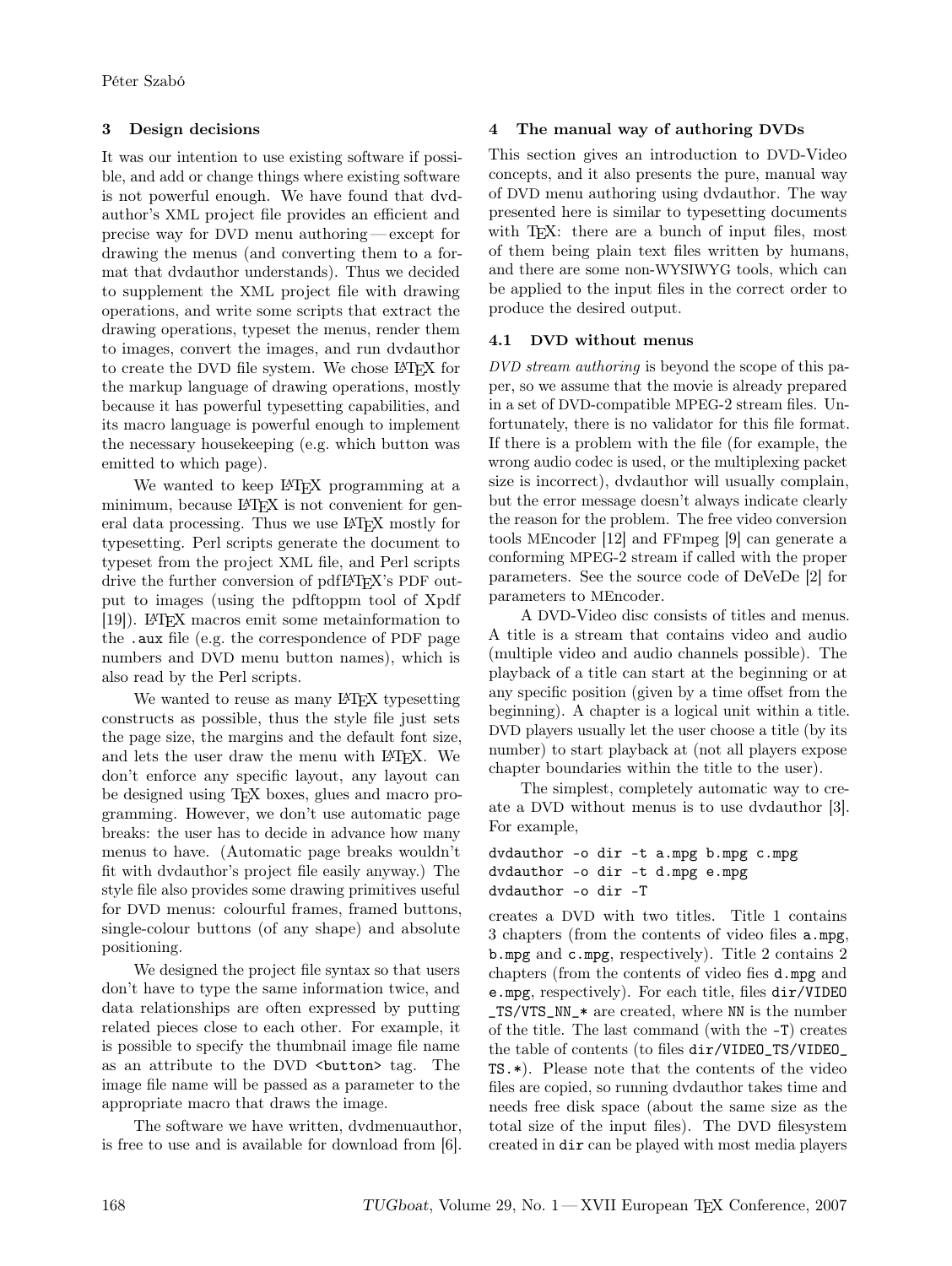on Linux (e.g. Xine, VLC, Kaffeine and MPlayer). If it looks right, it can be burnt to disc:

```
growisofs -dvd-compat -Z /dev/dvd \
 -dvd-video dir/
```
#### 4.2 DVD with menus

If menus are involved or complex settings have to be specified, then a project file (in XML format) should be prepared for dvdauthor, which specifies all aspects of the DVD (how chapters, titles and menus should be formed from input files; what settings should be used; what code should be executed at events like title playback beginning, title playback end and remote control button press). Then the DVD filesystem would be created by the command

#### dvdauthor -x project.xml

The manual page of dvdauthor [4] gives an excellent and concise introduction to DVD-Video concepts. However, it doesn't contain examples for complex XML projects. To get such an example, one should try some GUI DVD authoring tools (such as [11, 14]) and see what files they generate.

A DVD menu is similar to a title, with some extra interactive features, such as buttons and actions. Buttons form an extra visual layer above the menu. Each button is a rectangular image (other shapes can be specified using transparent pixels) with only a small number of colors ( $\leq 16$ ). Buttons on a menu page might not overlap. Each button has 4 neighbours (left, right, up and down). A neighbour is activated when the user presses the corresponding arrow button on the remote control. When a menu is being shown, it has a current button. Only the image of the current button is drawn over the video, none of the other buttons are displayed. When another button is activated, it becomes the current button, it gets displayed (and the previous button gets hidden). When the user presses the *enter* remote control button, the code associated with the current button is executed. The code can be specified in the project XML file inside the corresponding <br/>button> tag. The syntax is similar to a very small subset of C, it is documented in the manual page of dvdauthor.

Menus can also contain actions. An action is like a button with code (to be executed), but without a visual representation. An action is activated either by the arrow keys on the remote control (in this case, the action must be a neighbour of the current button), or by special keys (such as angle) on the remote control. Actions are very briefly documented; just a little information can be found in the manual page of spumux (a tool which is part of the dvdauthor suite). Actions can also be used to

jump to a different menu without the enter remote control button. [15] is a detailed tutorial about this. Animated thumbnails (where the thumbnail of the current button is animated) can be also be created this way. To have animated thumbnails, a separate, animated menu has to be created for each button, each menu having only one button and neighbouring actions, which jump to another menu.

Both titles and menus support executing code before the title or menu is entered (specify such code inside the  $\langle$ pre> in the dvdauthor XML fie) and when it is left (use the  $\epsilon$  post  $\lambda$  tag). The  $\epsilon$  pre $\lambda$  tag of the main menu can contain code to skip the intro video unless the disc playback has just started. This can be implemented as a conditional jump instruction. The condition should depend on a variable, which is set just before jumping to the intro.

The similarity of titles and menus implies that menus can have audio and animation. These features for menus are provided by default, since the menu background is an MPEG-2 file itself, which can contain audio, and of course can contain animation. DVD authoring applications (including dvdmenuauthor) usually support only still images for menus, and they take care of converting these images to MPEG-2 videos of a few seconds in length. Making the menu video loop is straightforward: the menu's  $\epsilon$  post  $\epsilon$  code has to be extended with a jump command that jumps to the beginning of the menu. DVD players are usually slow when jumping (partially because a seek on the DVD disc is slow), so expect about a half second of audio lag when the menu loops. Some players also ignore remote control buttons during this lag.

There are some additional concepts which are important to understand before designing a DVD structure by hand. Such concepts are: vmgm, titleset and cell. These are documented in the manual page of dvdauthor [4].

Sometimes a code snippet in a DVD program is too long. Unfortunately, dvdauthor doesn't always indicate this error condition properly. The solution is to split the containing menu to two or more menus, each of them containing half of the code, and jumping to each other when necessary.

Restrictions There are some restrictions on the sources and targets of direct jumps in the DVD program code. (For example, one cannot jump from one titleset directly to another one. Another example: in some jumps, the target menu number cannot be specified — the so-called entry point must be given.) To overcome these restrictions, an indirect jump can be used: set a variable, jump to the main menu, whose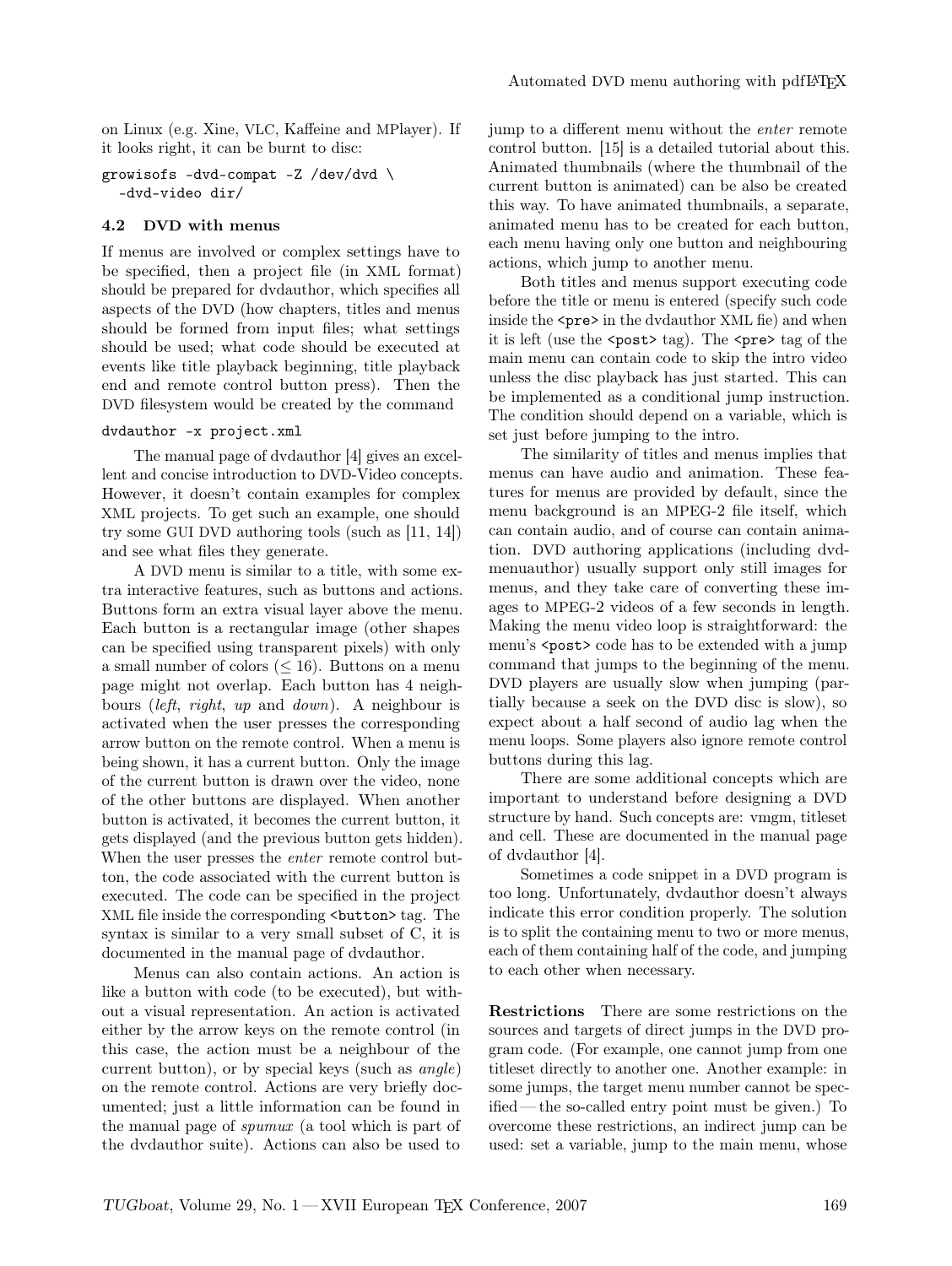<pre> code examines the variable and jumps to the desired target title or menu. dvdauthor provides a scarcely documented facility (the jumppad="1" attribute) to do this automatically. However, this might produce extra errors if the DVD program code is long. It is safer to implement the indirect jumps by hand.

#### 4.3 Drawing the menus

All aspects of the DVD can be specified straightforwardly in the dvdauthor XML project file, except for the menu background image, the menu button images and the button neighbour relationships. Our aim with dvdmenuauthor was to automate this process as far as possible, while still leaving full control to the user. But first let's see a manual method. The visual part of a DVD menu consists of:

- background stream: an MPEG-2 stream with video and audio. For simple menus, the audio is silent, and the video contains a single still image repeated for a couple of seconds. (dvdmenuauthor supports only still images without audio.)
- button highlight layer: a single image with a few colours and transparency. This layer consists the union of the button images. When the DVD player displays a menu, it draws the image of the current button (taken from the button highlight layer) over the background stream. A simple button highlight layer contains only a single colour besides the transparent pixels. (dvdmenuauthor supports only a single colour.)
- button select layer: similar to the button highlight layer, but a button is drawn from here when it is activated (with *enter*). The duration that the image is displayed is just a few hundred milliseconds: it lasts until the DVD player loads the next title or menu. Usually the button highlight layer is the same as the button select layer, but with a different color.
- button bounding boxes: the rectangular bounding box of each button on the menu. These boxes must not overlap.
- button neighbours: the name of the left, right, up and down neighbour for each button. dvdauthor is able to infer neighbourhood relationships from bounding box coordinates.
- button and action names: these are used by dvdauthor to identify the button (or action) within the menu, in order to be able to add code to be executed when the button is selected.

It is quite cumbersome to keep all these visual elements in sync by hand when drawing the menus. For example, if we move or resize a button, then the background stream, the button layers and the button bounding boxes have to be properly modified. dvdmenuauthor does all these automatically.

To find out how to assemble the visual elements to an MPEG-2 stream, the easiest way is to examine the auxiliary files generated by GUI frontends to dvdauthor [11, 14]. The XML syntax is explained in the manual page of dvdauthor and its spumux tool, and also in [5]. dvdmenuauthor contains a Perl script called genmpeg.pl, which can generate a DVD-compatible MPEG-2 stream from a series of still images.

#### 5 DVD menus with dvdmenuauthor

#### 5.1 A menu with thumbnails

Figure 1 shows a typical thumbnail menu in a  $3 \times 2$ layout. The menu has a background, a title caption, up to 6 thumbnail buttons (now actually 5), a caption for each thumbnail, and three navigation buttons to reach other menus. For simplicity, big numbers are displayed instead of real thumbnails from the video. In the figure, thumbnail button number 1 is highlighted with an ochre rectangular frame.

Figure 2 shows how to define such a menu in dvdauthor's XML project file. All the visual elements, including the background, the button layers and the button bounding boxes are encoded in the file menu42.mpg. Probably spumux was used to multiplex these visual elements to the file. The figure shows that each button has a name and a corresponding program code to execute when the button is activated. If there are any actions in the menu, they also appear as <br/> <br/>then> tags here.

Figure 3 shows how to draw the same menu using dvdmenuauthor. It also illustrates the following features of the software:

- LATEX markup can be used to typeset the captions (see \emph).
- T<sub>EX</sub>'s line breaking algorithm can be used (see caption of button 1).
- The visual design is separated from the menuspecific data (actual captions and thumbnail images) using templates. Only the menu-specific data is shown on the figure.
- All information needed to render a button are packed together to the <button> XML tag. The attributes with the tex: namespace are passed to LATEX.
- There is no need to specify button bounding boxes.

To further illustrate the magic happening, Figure 4 shows the LATEX code snippet generated from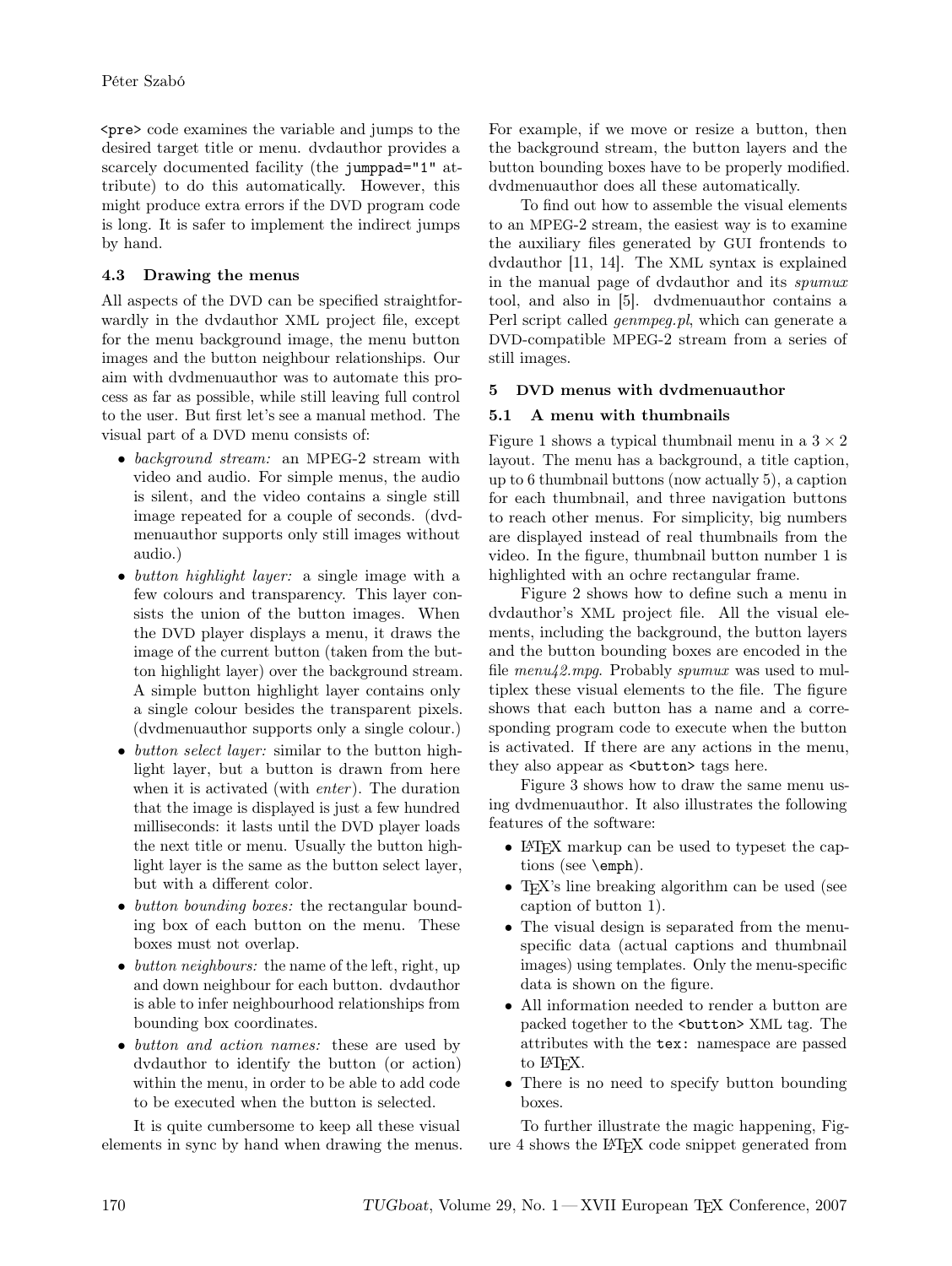

Figure 1: A menu created by dvdmenuauthor

```
<pgc>
  <vob file="menu42.mpg" pause="inf" />
  <button name="e1"> g5=6; </button>
  <button name="e2"> jump menu 2; </button>
 <button name="e3"> jump menu 3; </button>
 <button name="e4"> jump menu 4; </button>
 <button name="e5"> jump menu 5; </button>
 <button name="prev"> jump vmgm menu 1; </button>
  <button name="back"> jump vmgm menu 1; </button>
  <button name="next"> jump vmgm menu 1; </button>
</pgc>
```
Figure 2: A menu definition in the dvdauthor project file

```
<pgc>
  <tex:prepage>
    \thispagebgimage{}{pal_bg_light}
    \thispagetemplate{palthumbsix}
    \menucaption{Fazekas szalagavató 1998.\ december}
  </tex:prepage>
  <vob tex:file="" pause="inf" />
  <button name="e1" tex:image="1.png" tex:caption="a szalagtűzés \emph{előtt}"> g5=6; </button>
  <button name="e2" tex:image="2.png" tex:caption="szalagtűzés"> jump menu 2; </button>
  <button name="e3" tex:image="3.png" tex:caption="osztálytáncok"> jump menu 3; </button>
  <button name="e4" tex:image="4.png" tex:caption="egyéb táncok"> jump menu 4; </button>
  <button name="e5" tex:image="5.png" tex:caption="videófelvételek"> jump menu 5; </button>
  <button name="prev" tex:dummy=""> jump vmgm menu 1; </button>
  <button name="back" tex:dummy=""> jump vmgm menu 1; </button>
  <button name="next" tex:dummy=""> jump vmgm menu 1; </button>
  <post> jump vmgm menu 1; </post>
</pgc>
```
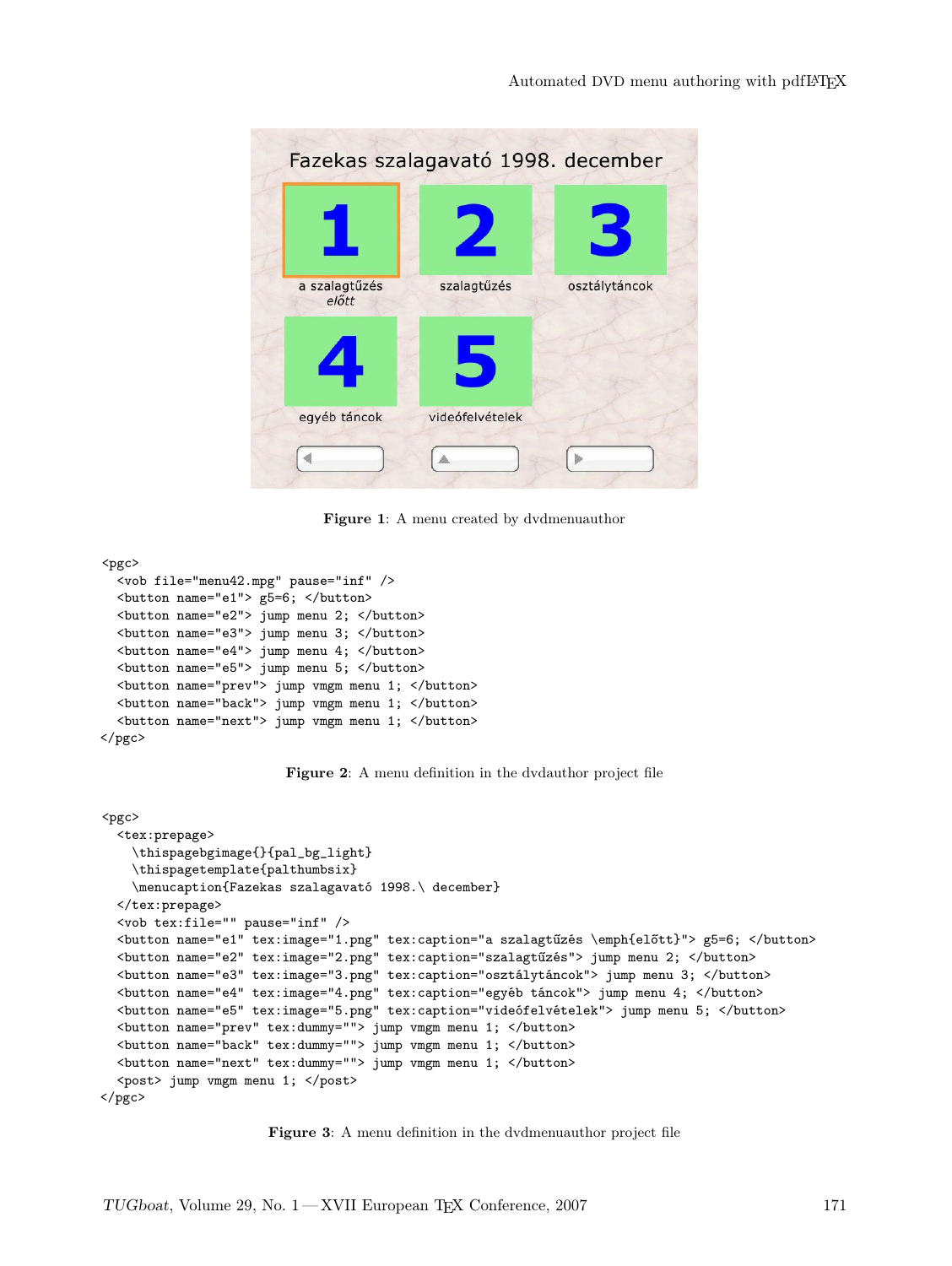Péter Szabó

```
\begin{dvdmenupage}{e1,e2,e3,e4,e5,prev,back,next}
\thispagebgimage{}{pal_bg_light}
\thispagetemplate{palthumbsix}
\menucaption{Fazekas szalagavató 1998.\ december}
\begingroup\def\dvdbuttonattrXname{e1}
  \def\dvdbuttonattrXcaption{a szalagtűzés \emph{előtt}}
  \def\dvdbuttonattrXimage{1.png}
\dvdprocessbutton\endgroup
\begingroup\def\dvdbuttonattrXname{e2}
  \def\dvdbuttonattrXcaption{szalagtűzés}
  \def\dvdbuttonattrXimage{2.png}
\dvdprocessbutton\endgroup
...
\begingroup\def\dvdbuttonattrXname{next}
 \def\dvdbuttonattrXdummy{}
\dvdprocessbutton\endgroup
\end{dvdmenupage}
```
Figure 4: The L<sup>AT</sup>EX code snippet generated from the dvdmenuauthor definition

the dvdauthor definition on Figure 3. We can see that for each attribute with a tex: prefix, a macro \dvdbuttonattrX... is defined, and the command \dvdprocessbutton is called after the macro definitions for each button. The tex:dummy attribute is just an indicator that the button must be processed by L<sup>AT</sup>FX.

The macros \menucaption and \dvdprocess button are defined in template palthumbsix. They take care of the visual formatting of the menu data. \dvdprocessbutton has the available button names hardwired, and it formats and positions a button based on its name.

# 5.2 New IATEX commands provided

Although dvdmenuauthor encourages the use of existing LATEX commands, it also defines some new commands, most of them related to positioning and button typesetting.

# \thispagecolor{colorname}

Changes the background of the current page to the specified color. Like most graphics operations in dvdmenuauthor, it works only with pdfL<sup>AT</sup>FX.

# $\setminus$ thispagebgimage{*optionlist*}{filename}

Sets the background image for the current page. The image will be loaded by the \includegraphics command using the *pdftex* driver.

# $\thinspace\$  thispagetemplate{templatename}

Selects the specified template for the current page. This means defining some macros, for example the sample template *palthumbsix* defines **\menucaption** and \dvdprocessbutton.

# $\forall y$ }\putat{x}{y}boxspec

Typesets the specified material with its reference point at  $(x, y)$ . Creates a properly shifted box of size zero. Can be used for absolute positioning if called at the top of the page. Can be used with \vbox for last line alignment or \vtop for first line alignment. This command can be used in templates.

# $\setminus$ begin{dvdmenupage}{ $\textit{buttonlist}$ }

Renders a DVD menu page with the specified buttons (in the specified order). For technical reasons (see Subsection 6.2) each button is rendered on its own onto a separate PDF page.

# $\left[\setminus \texttt{framehbox}\{\textit{step-dimen}}\}$ {hbox-contents}

Similar to the built-in command \framebox, but allows catcode changes and verbatims in the box. Unfortunately, catcode changes don't work in general in dvdmenuauthor, because the dvdmenupage environment reads its contents to a macro for multiple rendering.

# $\lambda$ aliascolor{*oldname*}{newname}

Copies a colour definition to be usable as a different name.

# $\lbrace \text{dvdtextbutton}\lbrace name \rbrace \lbrace text \rbrace$

Typesets a button. Doesn't wrap its contents in a box, so a button can be in a middle of a paragraph, even line breaks are allowed. Each button has three forms: background, highlighted and selected. In background mode, text is typeset normally, in highighted mode, it is typeset in dvdhighlightedcolor (without color changes and images), and in selected mode it typesets in dvdselectedcolor.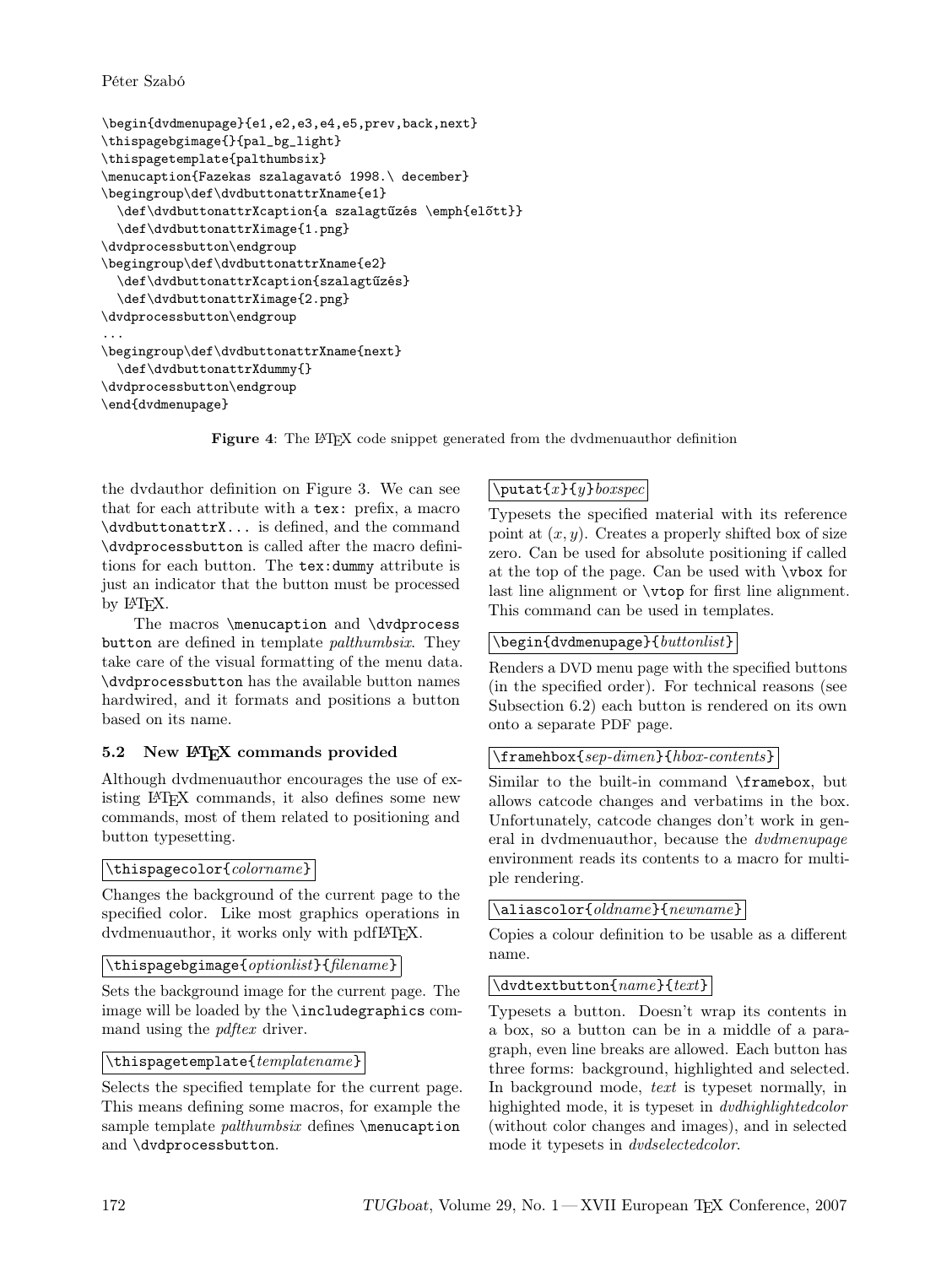# $\setminus$ dvdframebutton{ $name$ }{text}

Typesets a button inside a \hbox. In background mode, emits the \hbox. In highlighted mode, it emits an empty box surrounded by a frame (using the parameters \dvdbuttonframesep, \dvdbuttonframe width and *dvdhighlightedcolor*). This command can be used to typeset thumbnail buttons.

# \begin{narrowcentering}

Like \begin{centering}, but doesn't reset the natural width of \leftskip and \rightskip to zero.

# 5.3 Working with dvdmenuauthor

TEX users are familiar with the edit–compile–preview cycle of TEX document preparation, possibly extended with a final conversion and printing or publishing. The same cycle exists with dvdmenuauthor. In the edit cycle, the user edits an XML project file with LAT<sub>EX</sub> markup for the menus, in the compile cycle the user compiles the project files (and the media files it refers to) to a DVD image, and finally the user previews the DVD on screen, including the menus and titles. The publishing step is burning the DVD filesystem to disc.

In the edit step any text editor can be used, preferably one with XML syntax highlighting facilities. Unfortunately, L<sup>AT</sup>FX snippets won't be highlighted as L<sup>AT</sup>EX markup. The dvdmenuauthor contains an example project file ex.dmp.xml.

The compile step consists of feeding the project file to a few scripts. The Makefile in the dvdmenuauthor distribution automates this. (There is no incremental compilation support yet: the whole DVD filesystem is regenerated from scratch in each make run.) The following steps constitute compilation:

- 1. Generating the menu  $\mathbb{H} F_X$  source file and the dvdauthor XML project file. This is done by the gendap.pl Perl script.
- 2. Compiling the L<sup>AT</sup>EX source file to PDF. This is just a regular pdfLAT<sub>F</sub>X run. The *Makefile* runs pdfL<sup>AT</sup>FX twice, in case there are \refs.
- 3. Rendering the PDF to PPM raster image files. This is done by the excellent pdftoppm utility from Xpdf.
- 4. Combining the PPM images to short MPEG-2 streams for the menus. This is done by the genspuxml.pl Perl script, which calls another Perl script genmpeg.pl (to generate an MPEG-2 stream from still images), and the spumux tool from dvdauthor (to multiplex the button layers to the background). Since some image processing is done in Perl, this step can take about three seconds for each menu.

5. Authoring the DVD filesystem. This is just a simple dvdauthor run (with the -x option using the XML project file generated in the first step). This step might take quite a lot of time (up to 5 minutes on modern systems for a full, 4.7 GB DVD), and it needs free disk space about the same size as the sum of the input video sizes.

The recommended DVD preview application is Xine [18]. It can be installed from source in any modern Linux distribution. Although the user interface (toolbars and menus) of Xine is quite ugly, and not convenient to operate, Xine has very good keybindings, especially suitable for DVD menu navigation (a remote control panel is also available — press Alt–  $\langle E \rangle$  to make it visible). See the manual page of xine for the list of available keys. MPlayer is not recommended for DVD menu testing, because MPlayer doesn't support DVD menus yet. Although VLC has DVD menu support, sometimes it crashes or behaves unexpectedly. Kaffeine and Totem should also be given a try.

Since dvdauthor runs slowly when the videos to be put on the DVD are large, the compile step might be too slow for the user. To solve this, dvdmenuauthor has the dvdmenutest.sh shell script, which warps a dvdauthor project XML files so that all titles (but not menus!) are replaced with dummy short videos, so that the total video size would be small, and thus dvdauthor runs quickly.

The publishing step means creating an ISO image (with  $mkisofs$ ) and/or burning it to disc (with *growisofs*). The  $-\text{d}v\text{d}-v\text{i}$  decombing of *mkisofs* must be specified in both command lines.

# 6 Implementation tricks

Some details of the implementation are worth mentioning, because the tricks employed can be useful in other T<sub>F</sub>X or DVD-related projects.

# 6.1 Bounding box calculation

dvdmenuauthor calculates button bounding boxes automatically. This operation is impossible within TEX, because there is no way to inquire about the absolute  $(x, y)$  coordinates of an item within a box.

Solution: dvdmenuauthor uses a bluescreen technique [1]. The L<sup>AT</sup>EX component emits each button on its own to a PDF page with a blue background, and a Perl script analyses the rendered page. The bounding box is the smallest rectangle on the page whose complement contains only blue pixels. A little extra housekeeping is done for identifying the button pages belonging to the same menu, because later they have to be merged again to a button highlight layer.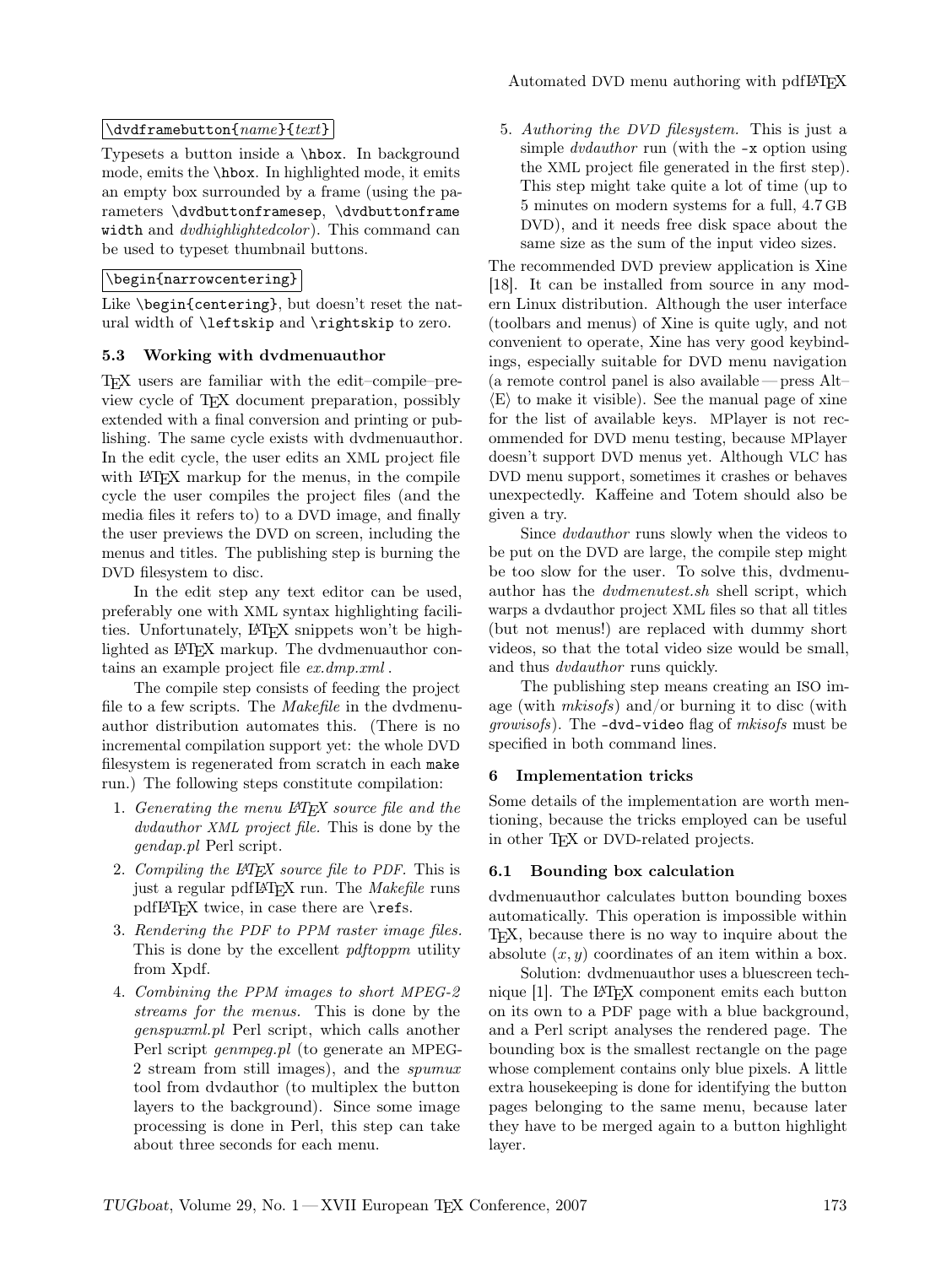Limitations: It is not possible to force a bounding box larger than it appears. It is not possible to use that specific shade of blue in buttons. Fortunately, the colour is configurable.

# 6.2 Rendering only parts of the page

Each page has to be rendered many times: once for the background, once for each button highlight image and once for each button select image. While rendering the button highlights and selects, nothing except for the current button must be drawn. While rendering the background, the buttons must not be drawn. These requirements call for a facility which disables rendering parts of a page, but adjusting the spacing just as if they were there.

A simple solution would be to ask the user to put all visible material inside \maybe{...}, e.g.

```
\maybe{This} \maybe{is} \maybe{surely}
\maybe{an} \maybe{unclear} \maybe{caption}
```
But users may be annoyed by the tons of \maybes needed to form a paragraph with line breaks.

Solution: dvdmenuauthor uses PDF coordinate system transformations to move away material that is to be skipped. A coordinate translation of (10000, 10000) is used at the beginning of the page, so all material is rendered outside the visible region by default. When one needs a specific part of the page actually rendered, a translation of  $(-10000, -10000)$  is used. Since T<sub>E</sub>X's line breaking algorithm doesn't know about the translations (it treats them as \specials), this nicely works together with T<sub>E</sub>X glues and line breaking.

Limitations: Problems might occur when material is inside a  $rotatebox$  or a  $scalbox$ . That is, buttons should not be rotated. It would be possible to overcome this limitation by making \rotatebox and friends aware of the translation.

# 6.3 Single-colour rendering

\dvdtextbutton renders the highlighted version of the button in a different colour. Colour changes are disabled within that rendering.

Solution: All colour changes can be disabled by clearing the body of the macros \set@color and \reset@color. Image inclusions have to be disabled too, because there is no way to modify the colour of raster images included in pdfL<sup>AT</sup>EX.

# 6.4 International character support

Accented and other international characters must survive the XML to L<sup>AT</sup>FX conversions, and they should be typeset by L<sup>AT</sup>FX properly.

Solution: The character set of the XML document must be specified in the encoding= attribute of the <?xml processing instruction. This declaration is read by dvdmenuauthor, and the proper \usepackage[...]{inputenc} is emitted automatically. For clarity, dvdmenuauthor doesn't try to interpret the XML document as characters — its built-in XML parser just treats the project file as a sequence of ASCII-based 8-bit bytes. This ensures that accented characters don't get mangled during copying from one file to another.

# 7 Limitations

Sometimes the user wants pixel-accurate rendering. For example, unscaled raster images should be rendered sharply on pixel boundaries, not interpolated between half-pixels. In TEX, the bp (PostScript big point) is used for the basis of dimension calculations, to avoid rounding errors when emitting the PDF (because PDF expresses all dimensions in bp). The pdftoppm tool almost always renders rules and images exactly and sharply, but sometimes it renders a PDF rule of width 4 bp badly: the rule becomes 5 pixels wide in the PPM image. This issue should be investigated further, possibly modifying Xpdf or trying another rendering engine.

Since the button highlight layer may use only a few colours  $(\leq 16)$ , it is not feasible to use antialiased text in this layer. However, if the background text is antialiased, but the highlight is not, then the highlight doesn't cover exactly the background, which looks ugly. If antialiasing is turned off entirely (as a command line option to pdftoppm), text will look noticeably uglier (depends on the font used). It is not possible to turn off antialiasing selectively.

dvdmenuauthor has been tested on full PAL  $(720 \times 576)$  videos. The DVD standard allows several image sizes for both PAL and NTSC. Support for all possible sizes should be added to each tool in dvdmenuauthor. Other parameters (such as button neighbourhood relations) should also be made configurable.

Videos are usually rendered in a different aspect ratio than their image size. The most common aspect ratios are letterbox (4:3) and widescreen (16:9). In a full PAL DVD, letterbox implies scaling from  $720\times576$ to  $768 \times 576$ , and widescreen implies scaling from  $720 \times 576$  to  $1024 \times 576$ . Thus there is a small distortion in the letterbox case and a big distortion in the widescreen case. For practical rendering reasons, dvdauthor uses the image size  $(720 \times 576)$  and doesn't care about the distortion made by the aspect ratio correction. Thus, when authoring widescreen DVDs, menu captions would become wider than expected.